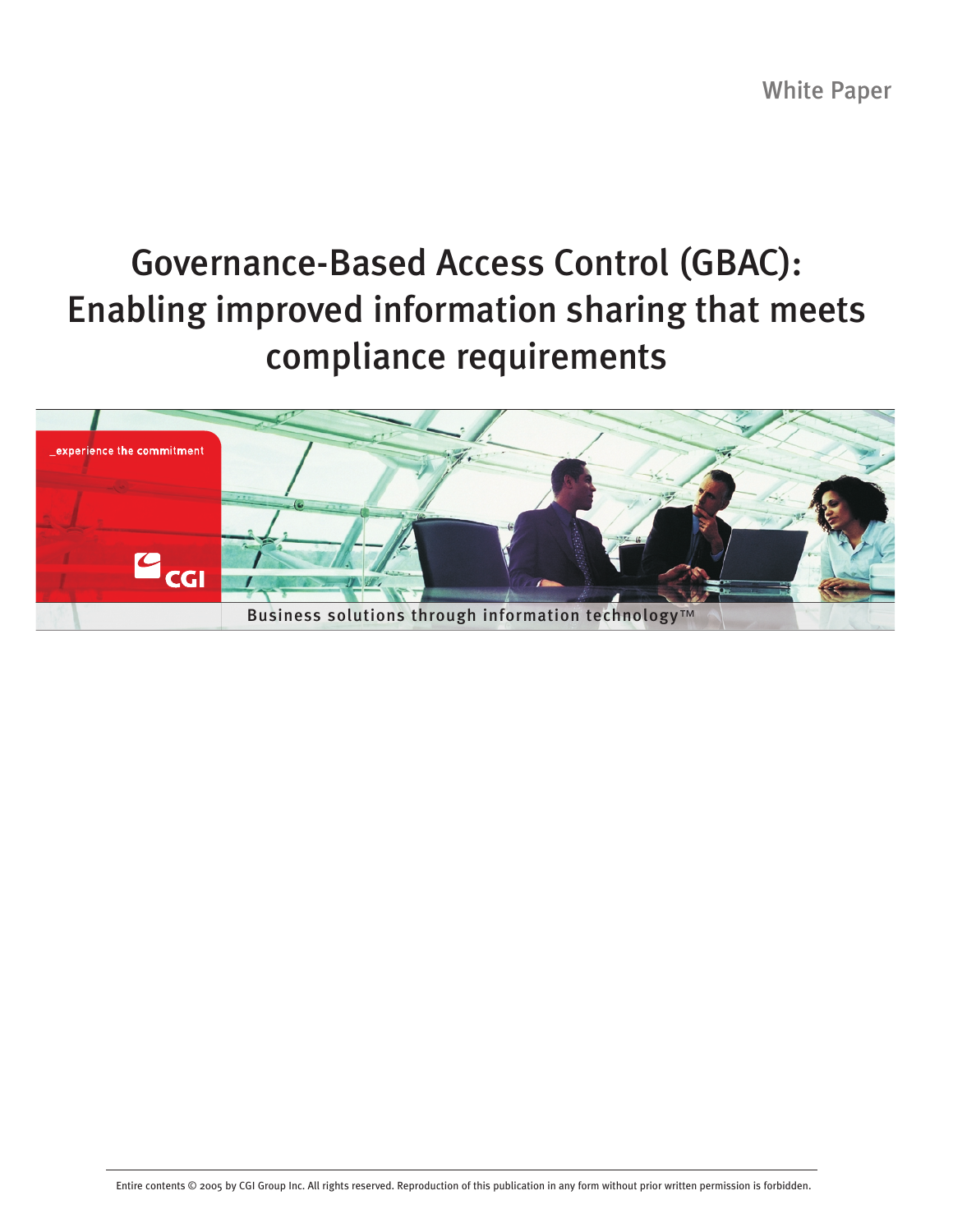

## TABLE OF CONTENTS

| <b>INTRODUCTION</b>                                           | 3                 |
|---------------------------------------------------------------|-------------------|
| NEW CHALLENGES FOR ACCESS CONTROL                             | 3                 |
| THE EVOLUTION OF ACCESS CONTROL                               | 5                 |
| AN IMPROVED METHOD: THE GBAC MODEL                            | 5                 |
| GBAC IN ACTION: AN EXAMPLE OF HOW THE MODEL WORKS             | 6                 |
| THE BENEFITS OF GBAC                                          | 11                |
| IMPROVED INFORMATION SHARING THAT MANAGES AND MITIGATES RISKS | 11                |
| IMPROVED SERVICE DELIVERY                                     | $12 \overline{ }$ |
| IMPROVED TRANSPARENCY AND ACCOUNTABILITY                      | 12                |
| THE CHALLENGES AHEAD                                          | 12                |
| CONCLUSION                                                    | 13                |
| <b>ABOUT CGI</b>                                              | 13                |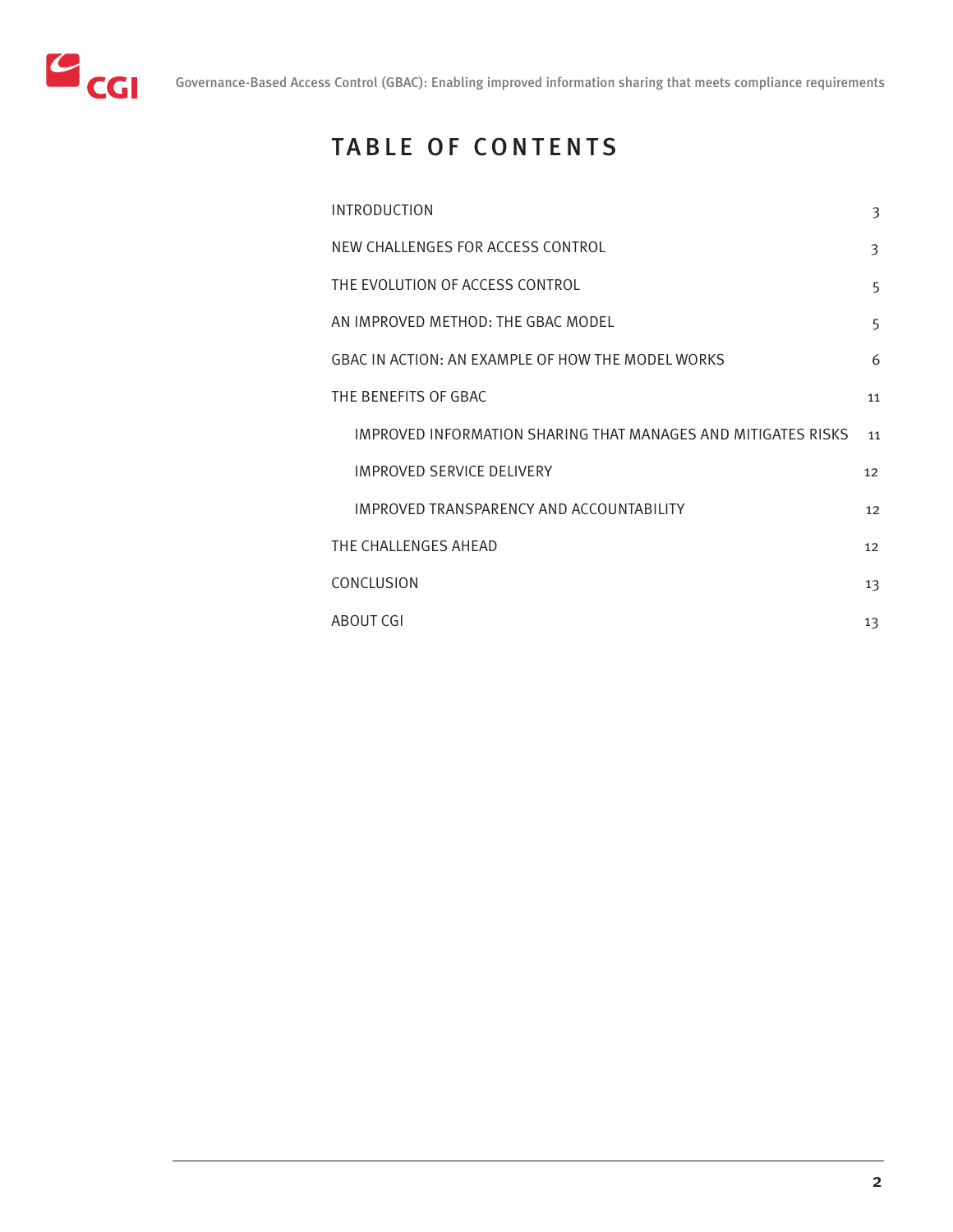

*While information sharing delivers numerous benefits, organizations have grown frustrated with finding the best approach to ensuring that this information is properly collected, shared and managed. Traditional access control models no longer meet the broad and complex requirements of information sharing within and outside of organizational boundaries. As government regulations and customer and citizen demands continue to increase, organizations must find a way to implement a more sophisticated access control scheme. GBAC is one viable solution that helps organizations facilitate robust information sharing, while properly managing and mitigating the inherent risks.*

## **Introduction**

Never before has it been easier to share information. Information sharing allows government and commercial organizations to enhance their value, from enabling the development of "seamless service delivery" to citizens and customers, to helping coordinate response capabilities against criminal activities and terrorist threats.

Yet information sharing also leads to precarious situations. For instance, according to the Computer Security Institute, data theft from external and internal sources grew at a rate of more than 650 percent between 2001 and 2004, demonstrating that the ability to electronically transmit information from one organization to another presents risks, such as the abuse and misuse of confidential, personal, medical and financial information.

While the private sector is grappling with recent well-publicized incidents involving breaches of sensitive customer information, the public sector in large part has been operating without specific regard to how information sharing arrangements could compromise their organizations, or more importantly, the rights of citizens. As the public becomes more aware of these incidents and arrangements, they are calling for stronger restrictions and greater transparency regarding how customer and citizen information is protected, managed and used.

Recognizing the value of information sharing—while at the same time preventing misuse and privacy breaches—legislatures around the world are increasingly requiring public- and private-sector organizations to comply with a host of new measures aimed at setting boundaries on when and how information should be collected, shared, managed and disposed of, and under which circumstances. Examples of some of these countries' measures include:

- **Australia**—Federal Privacy Act
- **Canada**—Personal Information Protection of Electronic Documents Act (PIPEDA), Federal Privacy Act, National Archives Act, Access to Information Act, Security of Information Act
- **Europe**—European Data Protection Directive
- **United States**—Sarbanes-Oxley Act, Gramm-Leach-Bliley Act, California Security Breach Notification Law, Fair Credit Reporting Act, Health Insurance Portability Accountability Act (HIPAA), Freedom of Information Act (FOIA), U.S. Patriot Act

To help organizations benefit from information sharing, while addressing its inherent challenges, this paper discusses how information sharing may be viewed and approached, in part, as an issue of access control. While traditional access control models do not meet the broad and complex requirements of interorganizational information sharing, a new, more sophisticated access control scheme called Governance-Based Access Control (GBAC) helps address today's broad and complex access requirements. GBAC provides organizations with a fundamental enabler for information sharing across organizational and jurisdictional boundaries, while taking into account the many requirements imposed by the multiplicity of governing legislation. The paper also briefly discusses how GBAC may be used to enable shared service delivery models and to increase transparency and accountability within the emerging environment of open, interconnected and inter-jurisdictional organizations.

## **New challenges for access control**

Rigorous access control of information holdings has always been a priority for organizations. In fact, it's been the cornerstone of many security policies dealing with the protection of information asset holdings. In the past, when information was kept strictly inside the organization, the traditional approaches to access control worked extremely well. However, with organizations now required to increasingly share information to outside sources, these traditional access control models are no longer sufficient.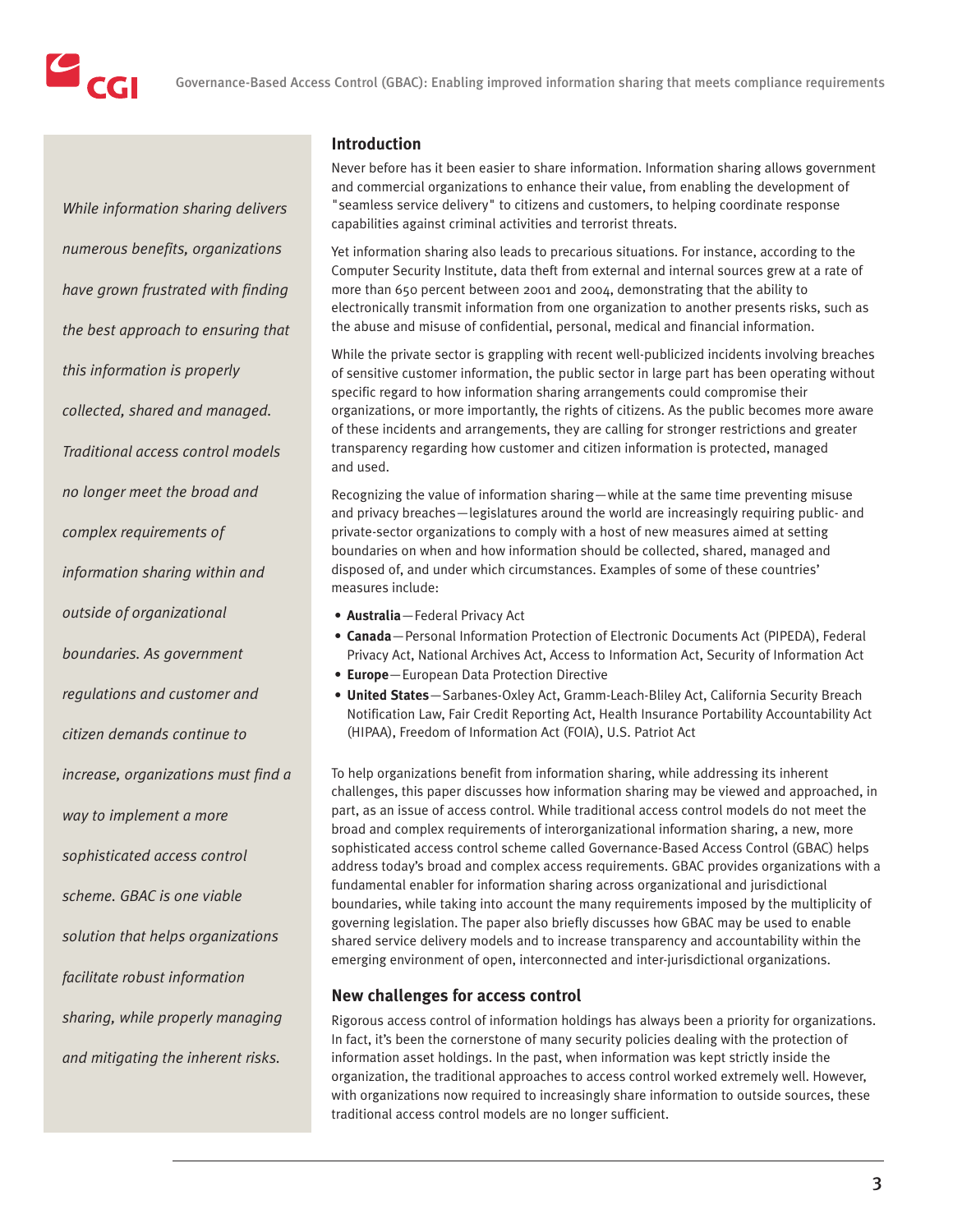For government agencies, private-sector companies and non-profit organizations, realizing the benefits of information sharing while complying effectively with the restrictions imposed by privacy legislation is a daunting task. Most organizations still rely upon traditional access control models that were never intended to deal with the security demands of sharing information beyond the originating organization. To successfully cope with the accountabilities and risks inherent within this new environment, organizations must reconsider how they categorize and classify their information assets and how they determine who has a right to access each asset.

Presently, most organizations consider the use and protection of their information holdings using only two factors: the system in which it is housed and its security classification. Internal access control and data-sharing security models reflect this reality by relying on the following commonly used models.

- **Identity-Based Access Control** permits access to data based upon the users or owners of the data. Also known as Discretionary Access Control (DAC), this model requires explicit knowledge beforehand of all the users who may potentially require access to data.
- **Rules-Based Access Control** permits access to data based upon formally defined security levels assigned to information and the clearance levels assigned to individuals and processes. Also known as Mandatory Access Control (MAC), this model addresses only security and protection requirements and not "need-to-know" or privacy-related requirements.
- **Role-Based Access Control (RBAC)** permits access to data based upon an organizational role, such as a clerk or investigator, which has been assigned to an individual within the organization. RBAC is effective in reducing administrative burden by associating permissions based upon "need to know" roles instead of individuals, and is more efficient at handling operational changes by administering permissions of organizational roles and assigning these roles to individual people.

These models of access control operate on the predominant assumptions that only a single organization requires access to information, information is only accessed by internal users of the organization, and everyone is subject to or must be compliant with a single authority. However, as businesses, governments and societies become increasingly interconnected and as information is increasingly shared across organizational and jurisdictional boundaries, these assumptions no longer hold true. As such, the traditional models are no longer sufficient.

Faced with new responsibilities in both sharing and safeguarding information, many organizations are paralyzed by fear and indecision. They don't understand the governance structure of their information or their responsibilities in sharing and protecting that information. They hesitate because they are struggling with such issues as:

- The possible legal exposure a decision might incur for the organization
- The risk of data being used inappropriately, such as for data matching or linkage
- The potential loss of control or power over their information assets
- The absence of a clear consensus within the organization on the true value or purpose of the information at hand

The result? Valuable information remains locked in organizational silos and is difficult—often impossible—to share.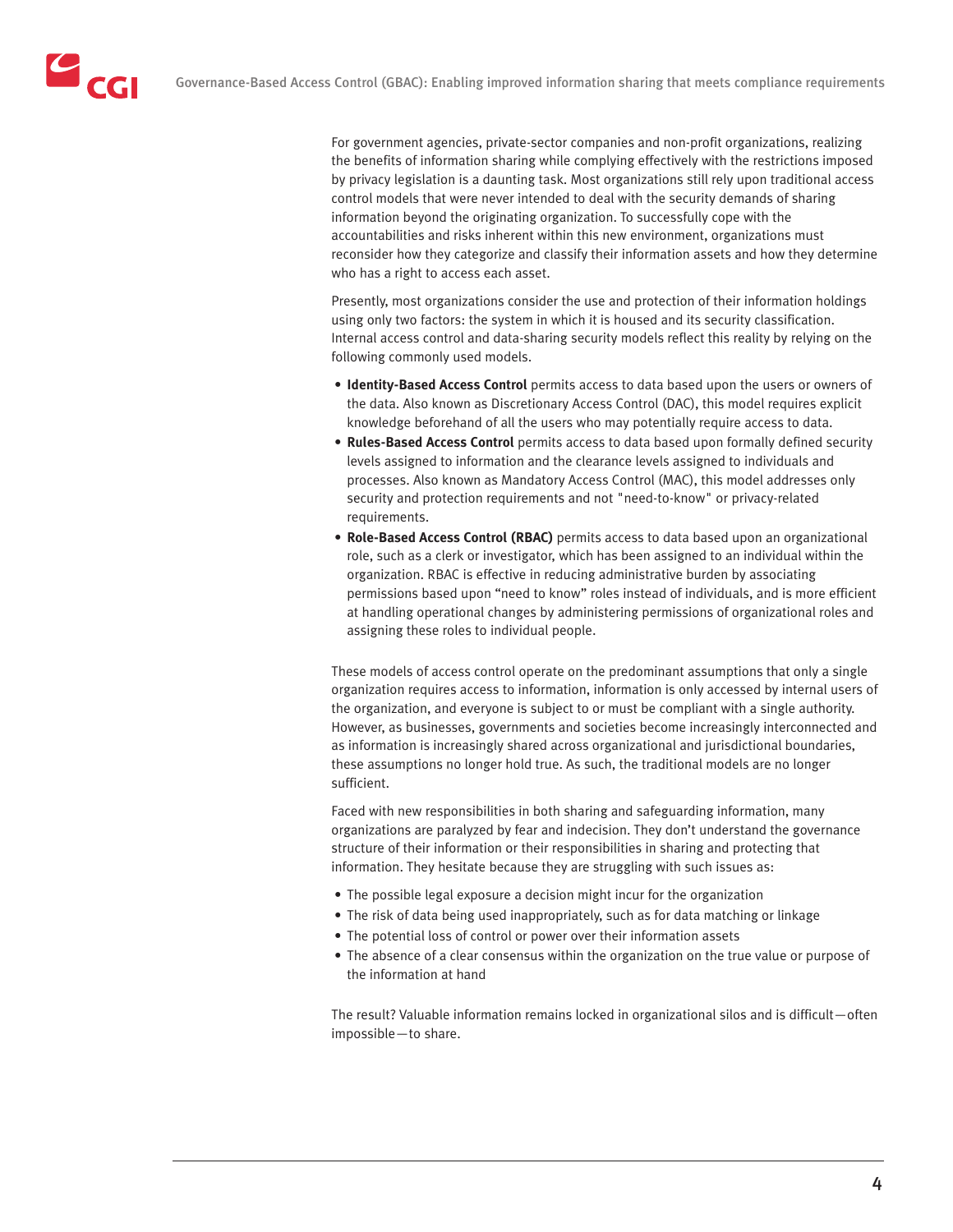## **The evolution of access control**

No one can deny the new reality of an increasingly interconnected world. To effectively operate, all organizations must share confidential or personal information; however, they must also remain accountable for ensuring that this information is effectively safeguarded and, once shared, properly used. Government agencies and companies that fail to abide by the laws that dictate these standards can experience real consequences, including damage to their reputation, legal liability and difficulty in getting citizens, customers or partner organizations to disclose crucial information.

So how do organizations effectively share information, comply with so many different legal demands, and yet somehow mitigate the risk of allowing sensitive information to leave the domain of their own networks and organizations? Fortunately, these needs can be addressed—and information sharing can still be viewed—as an access control problem that has evolved to meet the following new assumptions:

- Many organizations may require access to information
- Information may be accessed by, or shared with, external users
- Everyone may be subject to compliance with multiple authorities and jurisdictions

An emerging model based on governance can effectively address these new assumptions. That model is called Governance-Based Access Control (GBAC).

## **An improved method: The GBAC model**

GBAC is an innovative and evolutionary extension of the traditional access control models. Figure 1 illustrates how access control models have evolved over time.



## As the figure illustrates, GBAC is the most recent access control model to emerge. GBAC builds upon the traditional access control models of the last 30 years, and addresses new assumptions for access control that simply did not exist when information was shared and stored in separate information silos for internal use only. GBAC enables organizations to address the new requirements of sharing information beyond their boundaries, while embracing and enhancing the traditional access control models by maintaining security, privacy and the compliant use of shared information.

#### **Figure 1: Evolution of Access Control**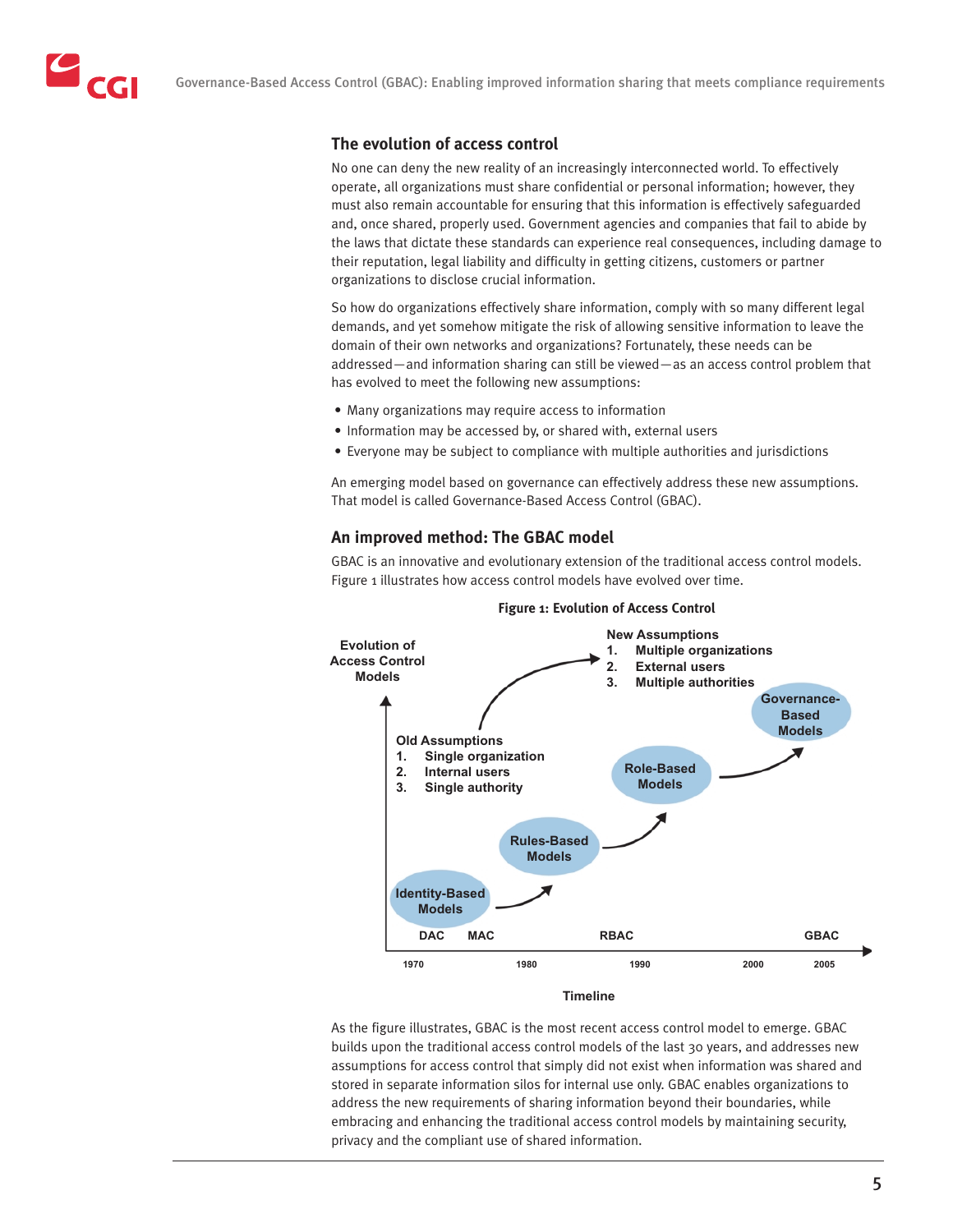

*GBAC is the most recent access control model to emerge. It builds upon traditional models to address new requirements for access control. It classifies and accesses information asset holdings by directly linking them back to specific legal measures that mandate their use, and takes into account the "why" behind the information and the "who" required to access the information.* The fundamental premise of GBAC is simple—when an organization collects, uses, manages or shares personal and sensitive information, the resulting information asset, throughout its entire lifecycle, must be governed by the relevant legislation to which the organization is accountable and must comply. At its essence, GBAC is a method of classifying and accessing information asset holdings by directly linking them back to the specific legal measures that mandate their collection, dissemination, protection and disposition.

GBAC considers the larger issue of why information is being held in the first place, and takes into account that multiple authorities may be required to determine an access control or information sharing decision.

Using GBAC, access permission rules can be specified and applied against any information asset defined by the organization—be it a single customer database record, an entire database collection or an individual document or e-mail. These rules can be rigorously enforced according to key governance questions. The key governance questions can be answered by determining the following six attributes of each defined information asset.

- 1. **Jurisdiction**. What jurisdiction is originally, currently or ultimately responsible for this information asset?
- 2.**Collection authority**. Under what specific legislative authority, regulation or governing policy was this information asset collected and used, including subsequent use?
- 3.**Collection purpose**. What was the reason, purpose or business process behind the collection of this information asset?
- 4.**Security designation**. What is the sensitivity of the information asset or the potential damage its disclosure might cause?
- 5.**Disclosure authority**. What is the authority that enables this information asset to be disclosed beyond its original authority and/or reason?
- 6.**Disposition authority**. What is the authority under which the information asset may be disposed?

Because each specific information asset can be tied back to its true and original purpose, GBAC provides a framework for classifying an information asset that reflects its true and original purpose. It also provides a common way to specify rules of governance that may be used to enforce access to information assets irrespective of where they reside, be it on a system or within the organization.

Further, by linking an information asset to its governance structure, organizations are in effect placing a warning label on it, along with an accompanying set of rules stipulating how this asset may be used and under what circumstances. This act removes a major element of risk from the publishing organization by placing specific rules, conditions and responsibilities on the subscribing organization—in a manner analogous to a warning label placed on a consumer product which puts the legal onus on the purchaser to observe the warnings and restrictions on the label.

## **GBAC in action: An example of how the model works**

To help illustrate the GBAC model, consider the following scenario demonstrating how it might work in the real world. Let's say there are three organizations that have dealings with a Canadian citizen named John Doe: a federal police agency, a federal financial reporting and analysis centre, and a private-sector financial institution. John Doe is engaged in moneylaundering activities for the purposes of financing a terrorist organization. John Doe has been successful in conducting his illicit activities because, separately, no one has a complete picture of John Doe that would lead to his apprehension.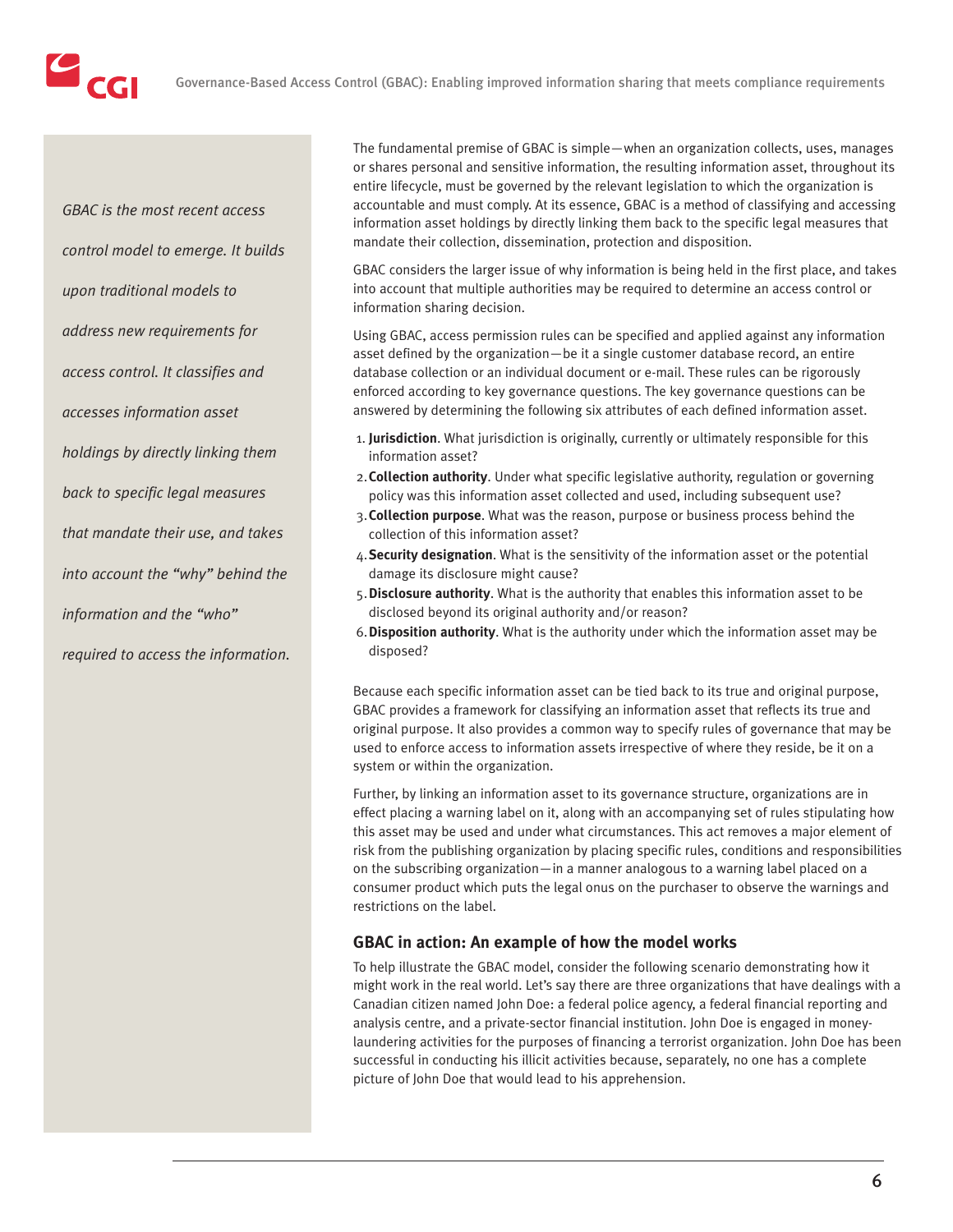CGI



Figure 2 illustrates the incomplete picture each organization has of John Doe.

**Figure 2: Incomplete picture of John Doe**

Based upon the information collected and used regarding John Doe, each organization has an incomplete picture. Which of the following is John Doe?

- **A money-launderer**? The police agency investigating John Doe views him as a potential low-risk criminal suspect involved in a money-laundering ring, and is unaware of his terrorist financier status.
- **A terrorist financier**? The analysis centre that has targeted John Doe views him as a potential terrorist financier, and they are unaware of his money-laundering activities.
- **A client with large cash deposits**? The financial institution where John Doe is a banking client views him as a regular customer who deposits large sums of cash, and they are unaware that he is a suspected criminal and intelligence target.

This scenario illustrates how GBAC may be used in conjunction with RBAC. Instead of individuals, there are three roles that require shared information: a police investigator, an intelligence analyst and a compliance officer. These roles can be assigned within each organization to the individuals who require access.

Table 1 details the information collected by each organization, which accesses and uses it according to their role, and demonstrates how the resulting information assets might be classified according to GBAC.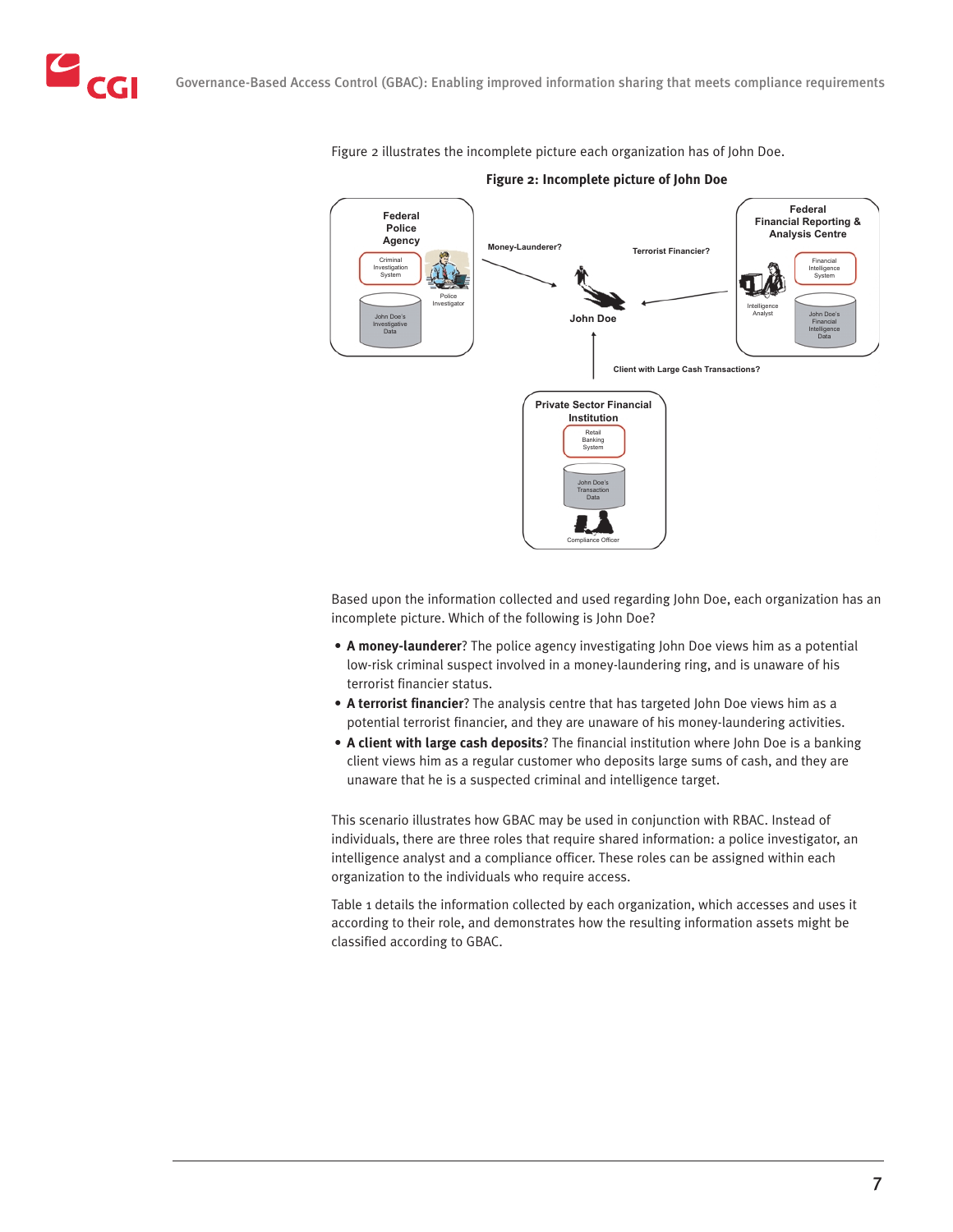#### **Table 1: Information collected by each organization on John Doe**

| <b>Federal police agency</b>                                                                                                                                               |                                                                                                                                                                                                                                                                                                                                                                                                                                                                                |  |  |  |  |
|----------------------------------------------------------------------------------------------------------------------------------------------------------------------------|--------------------------------------------------------------------------------------------------------------------------------------------------------------------------------------------------------------------------------------------------------------------------------------------------------------------------------------------------------------------------------------------------------------------------------------------------------------------------------|--|--|--|--|
| John Doe is a money-laundering suspect. A police investigator is conducting an investigation and collects evidence                                                         |                                                                                                                                                                                                                                                                                                                                                                                                                                                                                |  |  |  |  |
|                                                                                                                                                                            | pertaining to John Doe. This information is stored as investigative data in the criminal investigation system. The                                                                                                                                                                                                                                                                                                                                                             |  |  |  |  |
|                                                                                                                                                                            | resulting GBAC classification of John Doe's investigative data is as follows:                                                                                                                                                                                                                                                                                                                                                                                                  |  |  |  |  |
| $\checkmark$ Jurisdiction:                                                                                                                                                 | Federal                                                                                                                                                                                                                                                                                                                                                                                                                                                                        |  |  |  |  |
| ✓ Collection authority:                                                                                                                                                    | <b>Federal Police Act</b>                                                                                                                                                                                                                                                                                                                                                                                                                                                      |  |  |  |  |
| ✓ Collection reason:                                                                                                                                                       | Money-laundering investigation                                                                                                                                                                                                                                                                                                                                                                                                                                                 |  |  |  |  |
| ✓ Security designation:                                                                                                                                                    | Protected C or Protected B                                                                                                                                                                                                                                                                                                                                                                                                                                                     |  |  |  |  |
| ✓ Disclosure authority:                                                                                                                                                    | <b>Federal Privacy Act</b>                                                                                                                                                                                                                                                                                                                                                                                                                                                     |  |  |  |  |
| $\checkmark$ Disposition authority:                                                                                                                                        | National Archives Act                                                                                                                                                                                                                                                                                                                                                                                                                                                          |  |  |  |  |
| Federal financial reporting and analysis centre                                                                                                                            |                                                                                                                                                                                                                                                                                                                                                                                                                                                                                |  |  |  |  |
|                                                                                                                                                                            | John Doe is an intelligence target who may be a threat to national security. An intelligence agent is developing a profile<br>on John Doe, collecting sensitive information designated according to some of Canada's national security rankings as<br>Top Secret, Secret, Protected C or Protected B. The information is stored as intelligence data in the financial intelligence<br>system. The resulting GBAC classification of John Doe's intelligence data is as follows: |  |  |  |  |
| $\checkmark$ lurisdiction:                                                                                                                                                 | Federal                                                                                                                                                                                                                                                                                                                                                                                                                                                                        |  |  |  |  |
| ✓ Collection authority:                                                                                                                                                    | Proceeds of Crime & Terrorist Financing Act                                                                                                                                                                                                                                                                                                                                                                                                                                    |  |  |  |  |
| ✓ Collection reason:                                                                                                                                                       | <b>Suspicious Financial Transactions</b>                                                                                                                                                                                                                                                                                                                                                                                                                                       |  |  |  |  |
| ✓ Security designation:                                                                                                                                                    | Top Secret or Protected B                                                                                                                                                                                                                                                                                                                                                                                                                                                      |  |  |  |  |
| ✓ Disclosure authority:                                                                                                                                                    | Privacy Act                                                                                                                                                                                                                                                                                                                                                                                                                                                                    |  |  |  |  |
| $\checkmark$ Disposition authority:                                                                                                                                        | National Archives Act                                                                                                                                                                                                                                                                                                                                                                                                                                                          |  |  |  |  |
| <b>Private-sector financial institution</b><br>classification of John Doe's transaction data is as follows:                                                                | John Doe is a client who has been depositing large sums of cash. This information is collected as transaction data in the<br>retail banking system. To comply with the Proceeds of Crime & Terrorist Financing Act, a compliance officer is<br>identifying large cash deposit transactions greater than \$10K as suspicious deposit transactions. The resulting GBAC                                                                                                           |  |  |  |  |
| $\checkmark$ lurisdiction:<br>✓ Collection authority:<br>✓ Collection reason:<br>✓ Security designation:<br>✓ Disclosure authority:<br>$\checkmark$ Disposition authority: | Federal<br>Proceeds of Crime & Terrorist Financing Act<br>Standard or suspicious deposit transactions<br>Client confidential<br>PIPFDA<br>PIPEDA                                                                                                                                                                                                                                                                                                                               |  |  |  |  |

To develop a complete picture of John Doe, these three organizations must share information with one another to bring together the separated facts to determine that John Doe is, in fact, all of the following:

- **A money-launderer** who realizes significant financial proceeds from money-laundering transactions
- **A terrorist financier** who uses these proceeds to finance a known terrorist organization
- **A client with large cash deposits** which are then immediately transferred to a different account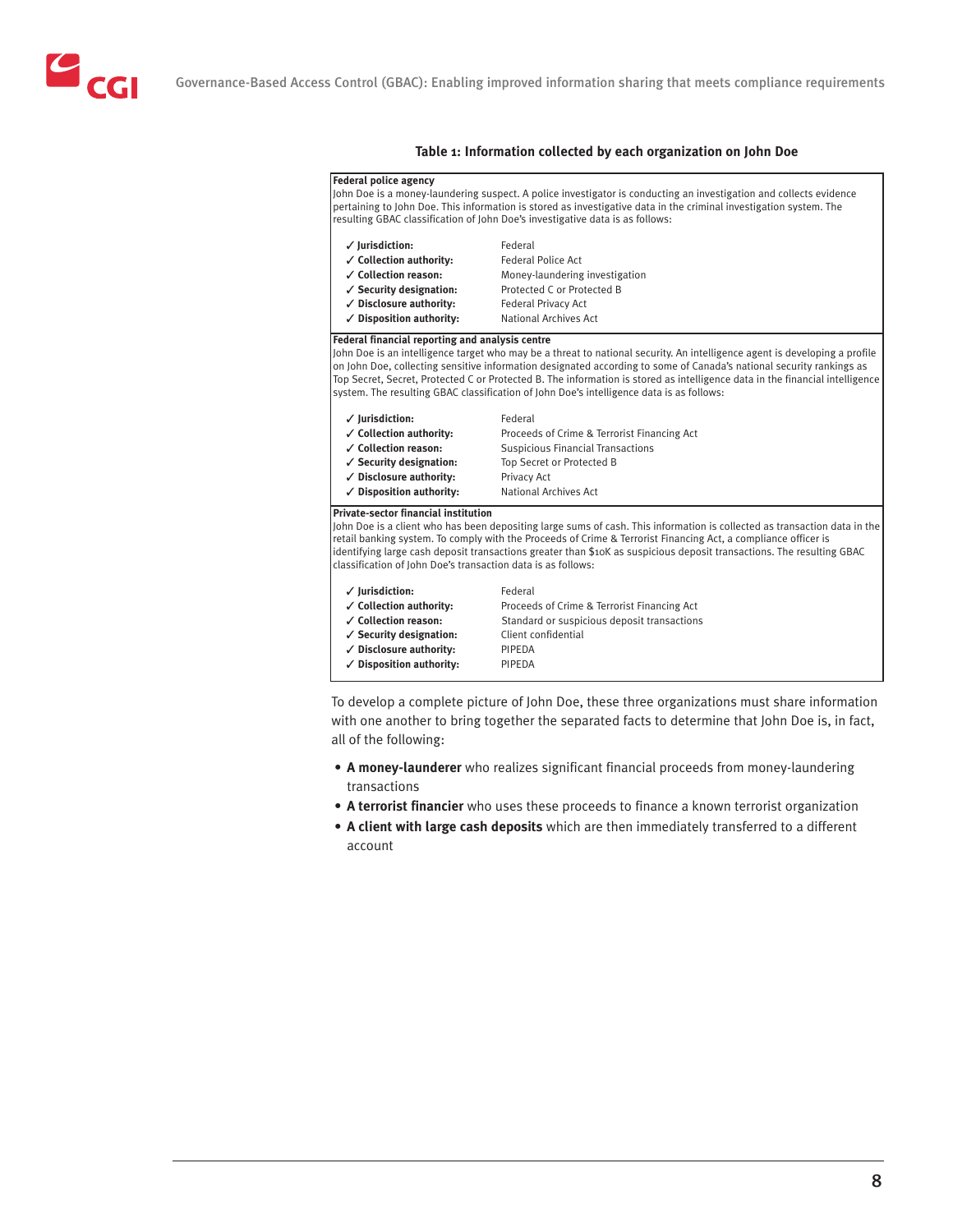*As the example illustrates, GBAC enables the information from three disparate organizations to come together to present a complete picture of John Doe's criminal activities. Through the means of GBAC rules, information-sharing requirements can be associated with the sharing of data to enforce who (or what role) can gain access to certain information.*

**CGI** 

Figure 3 illustrates the complete picture of John Doe enabled by information sharing among these three organizations.

**Figure 3: Complete picture of John Doe enabled by information sharing**



In this information-sharing scenario, there are four critical "information-sharing requirements" that enable John Doe's complete picture to emerge. These requirements, along with their benefits and risks, are outlined below.

- **1. Share financial intelligence data**—*Requirement:* The federal financial reporting and analysis centre must share financial intelligence data on John Doe to the federal police agency. *Benefit:* Shared information helps the police investigator understand that John Doe is not a low-risk, but rather a high-risk suspect. *Risk:* The centre could share information on John Doe that jeopardizes the police investigation.
- **2.Share investigative data**—*Requirement:* The federal police agency must share investigative data on John Doe to the federal financial reporting and analysis centre. *Benefit:* This shared information helps the intelligence analyst build a better profile of John Doe and his money-laundering patterns. *Risk:* The federal police agency could share highly sensitive information of John Doe that could result in injury or loss of life.
- **3. Share transaction data**—*Requirement:* The financial institution must share transaction data to the federal police agency on John Doe, who is under police investigation. *Benefit:* This shared information helps the police investigator gather more complete investigative data on John Doe, resulting in more criminal charges and more evidence for eventual prosecution. *Risk:* The financial institution could share information on John Doe that is not salient to the police investigation, thereby compromising his privacy rights.
- **4.Share transaction data**—*Requirement:* The financial institution must identify and share transaction data to the federal financial reporting and analysis centre on large cash deposits to comply with the Proceeds of Crime & Terrorist Financing Act. *Benefit:* In addition to assuring that compliance requirements are being met, this information helps the intelligence analyst more quickly identify new intelligence targets. *Risk:* The financial institution could share information of all its clients' deposit transactions, compromising customer privacy rights and the institution's reputation.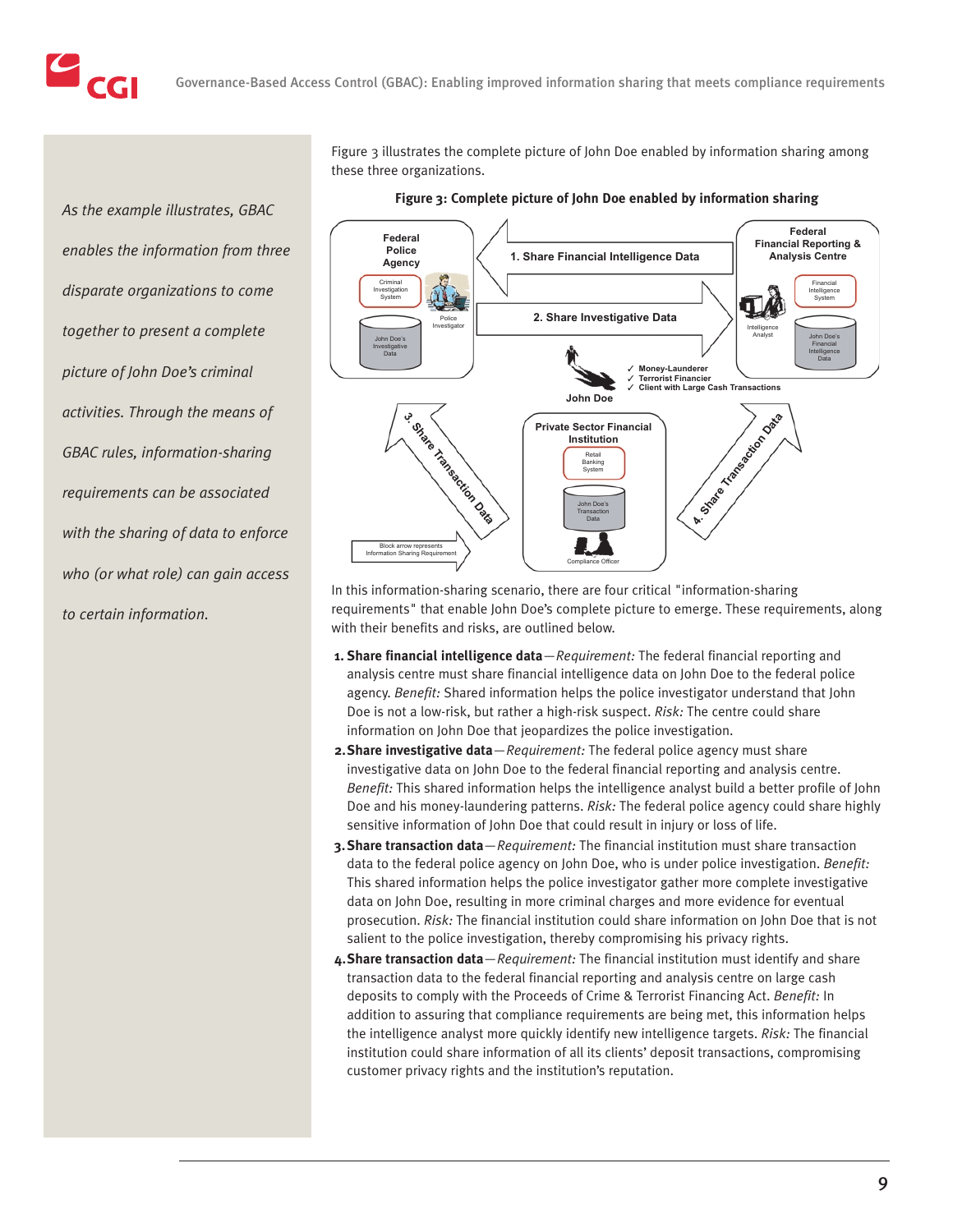**CGI** 

GBAC can enable these information-sharing requirements by means of GBAC rules, which directly correspond to the four information-sharing requirements in the above scenario. These rules can be used to enforce who (or what role) can gain access to certain information contained within critical information systems regardless of whether they are from inside or outside of the organization. Figure  $4$  illustrates the scenario's GBAC rules.



**Figure 4: Information sharing enabled by GBAC rules**

Table 2 provides detail on each GBAC rule corresponding to the information-sharing requirements.

| Table 2: GBAC rules |  |  |
|---------------------|--|--|
|---------------------|--|--|

| <b>GBAC</b> rule                                                                                                                                                                                                                                                                                     | <b>Rule specification</b>                                                                                                                                                                                                                                                                                                                                                                                                                                                            |
|------------------------------------------------------------------------------------------------------------------------------------------------------------------------------------------------------------------------------------------------------------------------------------------------------|--------------------------------------------------------------------------------------------------------------------------------------------------------------------------------------------------------------------------------------------------------------------------------------------------------------------------------------------------------------------------------------------------------------------------------------------------------------------------------------|
| Rule 1: Share financial intelligence data<br>Grants police investigators access to John Doe's<br>financial intelligence data<br>Does not grant police investigators access to records<br>٠<br>that, if shared, could jeopardize the police investigation                                             | A police investigator may access records in the financial<br>intelligence system that have the following GBAC<br>classification:<br>$\checkmark$ Jurisdiction = Federal<br>$\checkmark$ Collection authority = Proceeds of Crime & Terrorist<br><b>Financing Act</b><br>$\checkmark$ Collection reason = Suspicious financial transactions<br>$\checkmark$ Security designation = Protected B<br>And with the following additional criteria:<br>$\checkmark$ Subject name = John Doe |
| Rule 2: Share investigative data<br>• Grants intelligence analysts access to the appropriate<br>police investigative data on John Doe<br>Does not grant intelligence analysts access to records<br>that, if shared, may be potentially injurious to John<br>Doe, such as the Protected C designation | An intelligence analyst may access records in the criminal<br>investigation system that have the following GBAC<br>classification:<br>$\checkmark$ Jurisdiction = Federal<br>$\checkmark$ Collection authority = Federal Police Act<br>$\checkmark$ Collection reason = Money-laundering investigation<br>$\checkmark$ Security designation = Protected B<br>And with the following additional criteria:<br>$\checkmark$ Subject name = John Doe                                     |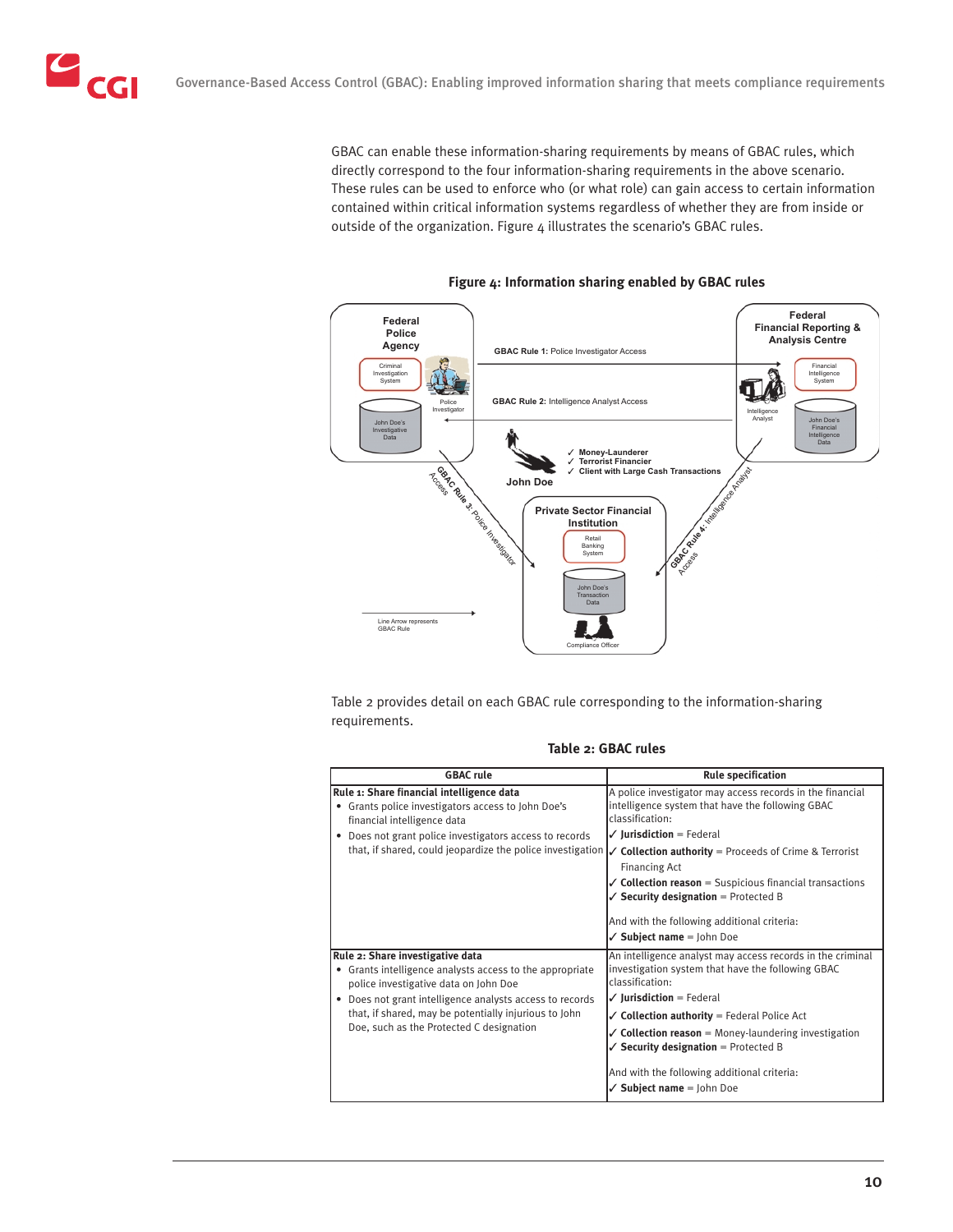

*While the example clearly demonstrates how GBAC can improve information sharing, there are additional benefits that organizations can achieve. GBAC also allows for the seamless delivery of an organization's programs and services and enables transparency and accountability within and across organizations and jurisdictions.*

| <b>GBAC</b> rule                                                                                                                                                                                                                                                                                                                                                                             | <b>Rule specification</b>                                                                                                                                                                                                                                                                                                                                                                                                                                                                                                                                                                        |
|----------------------------------------------------------------------------------------------------------------------------------------------------------------------------------------------------------------------------------------------------------------------------------------------------------------------------------------------------------------------------------------------|--------------------------------------------------------------------------------------------------------------------------------------------------------------------------------------------------------------------------------------------------------------------------------------------------------------------------------------------------------------------------------------------------------------------------------------------------------------------------------------------------------------------------------------------------------------------------------------------------|
| Rule 3: Share transaction data<br>Grants police investigators access to data on all John<br>٠<br>Doe banking transactions<br>Does not grant police investigators access to all cash<br>deposit records that, if shared, would compromise<br>clients' privacy rights; only John Doe's records are<br>shared                                                                                   | The police investigator is granted access to records in the<br>retail banking system that have the following GBAC<br>classification:<br>$\checkmark$ Jurisdiction = Federal<br>$\checkmark$ Collection authority = Proceeds of Crime & Terrorist<br><b>Financing Act</b><br>$\checkmark$ Collection reason = Suspicious financial transactions<br>$\checkmark$ Security designation = Protected B<br>And with the following additional criteria:<br>$\checkmark$ Subject name = John Doe                                                                                                         |
| Rule 4: Share transaction data<br>• Grants intelligence analysts access to data on all large<br>cash deposit transactions including ones made by John<br>Doe<br>Does not grant intelligence analysts access to all cash<br>deposit records that, if shared, may compromise the<br>clients' privacy rights; only those deposits greater than<br>\$10K, as required by legislation, are shared | The police investigator is granted access to records in the<br>retail banking system that have the following GBAC<br>classification:<br>$\checkmark$ lurisdiction = Federal<br>$\checkmark$ Collection authority = Proceeds of Crime & Terrorist<br><b>Financing Act</b><br>$\checkmark$ Collection reason = Suspicious financial transactions<br>$\checkmark$ Disclosure authority = PIPEDA<br>$\checkmark$ Security designation = Protected B<br>And with the following additional criteria:<br>$\sqrt{}$ Transaction type = Cash deposit<br>$\checkmark$ Deposit amount = $\frac{1}{2}$ \$10K |

Once the GBAC rules have been agreed upon, they can be incorporated into the access control models of each organization and used to regulate access to information systems. Since the GBAC rule specifications are based upon the governance of each information asset to be accessed, access control modules can be designed and built to provide rightful access to internal and external users who have a valid need-to-know status and with whom this information can be shared.

## **The benefits of GBAC**

## *Improved information sharing that manages and mitigates risks*

The above scenario illustrates how GBAC can enable organizations to overcome the very real challenges of today's information-rich and privacy-concerned environment. GBAC can realize maximum information sharing benefits while managing and mitigating information sharing risks.

By classifying information according to governance and specifying the correct rules of governance, an organization can share an information asset properly, even though it does not necessarily know the intended recipients or the asset's eventual intended use. And it can share that information in a way that is consistent with relevant security, privacy and legislative principles, even though it is not always able to observe or infer the specific contents of the asset.

By mapping an information asset back to its original and governing legislation, GBAC enables an organization to easily comply with current and future legislative requirements on the sharing and protection of information. Putting in place explicit GBAC rules institutes a very strong risk management and mitigation scheme once an organization decides to share information beyond its boundaries. As described in this paper, GBAC defines the legal uses and access permission rules that must be associated with any information asset.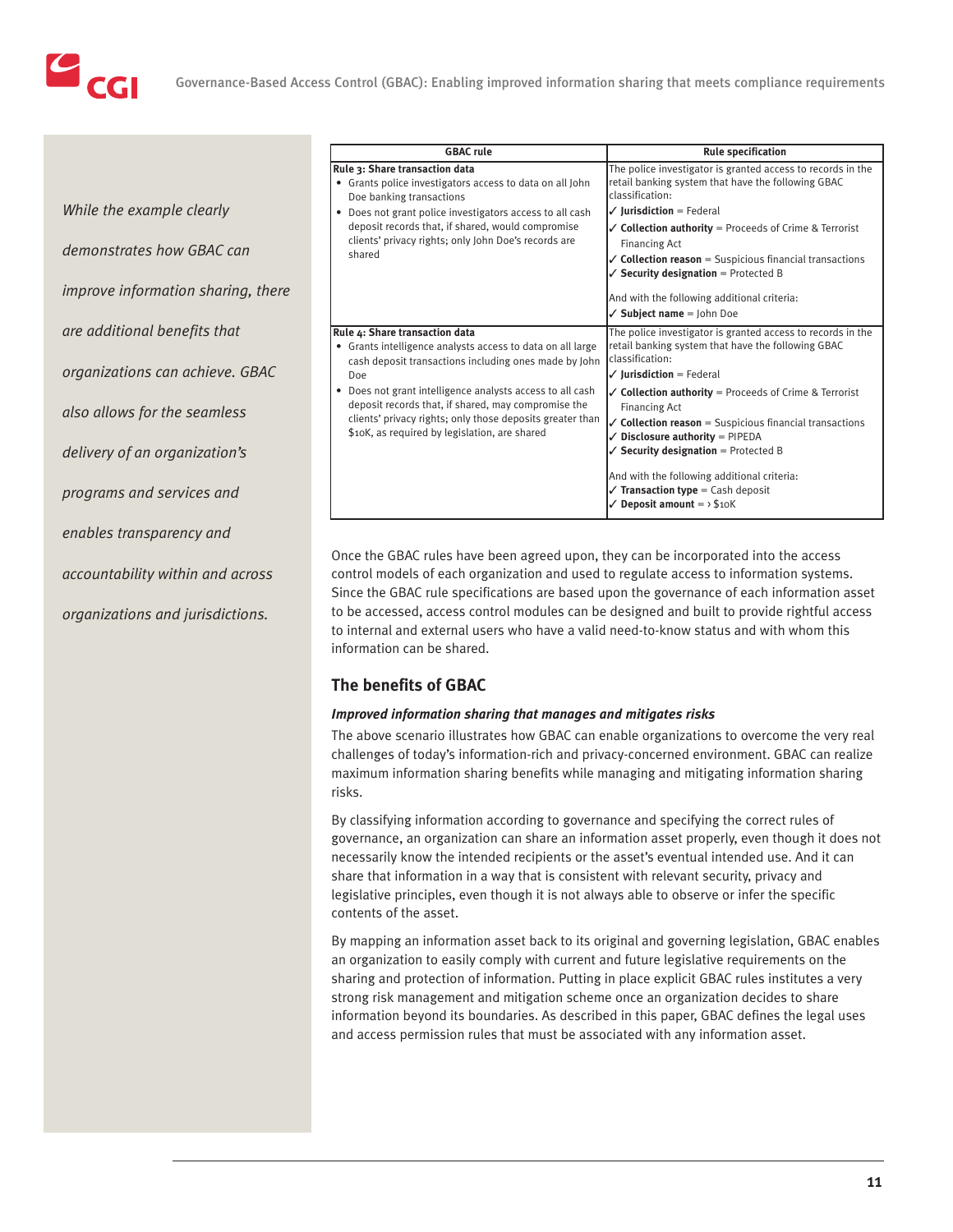## *Improved service delivery*

GBAC is not limited to enabling information sharing. A similar scenario exists for the seamless delivery of an organization's programs and services. Also referred to as a shared service delivery model, the concept is simple: citizens and customers can visit one location whether in person, online or via telephone—and view the entire organization as a single entity.

However, many of the risks related to developing this shared service delivery model are similar in nature to what has been outlined in the information-sharing scenario: privacy, security and compliance risks. These risks have been a major barrier to developing a shared service delivery model. Due to the similarity in the nature of the risks, GBAC can be used as part of the solution, and can be employed as a key enabler to eliminate redundancies and increase overall integrity, efficiency and effectiveness. Therefore, just as GBAC enables compliant information sharing, it can be used to improve service delivery across organizations.

#### *Improved transparency and accountability*

Finally, what may be regarded as the most important benefit of GBAC is how it can better enable transparency and accountability within and across organizations and jurisdictions. With GBAC in place, each access request is associated with a GBAC rule that evaluates whether an information asset can be accessed. This access request, along with its context, can be recorded in an audit log that details who made the request (the individual user who has been assigned a role) and what was requested (the information asset granted access via the GBAC rule). If, for some reason, an audit or an investigation is required, the information contained within these logs may be used to determine who accessed the information, why it was accessed and whether the request was done in accordance with the proper governance. This information may then be used to further an investigation or may be collected as evidence. Thus, GBAC becomes a very powerful mechanism to drive transparency and accountability down to the level of each individual and to each information asset within an organization.

## **The challenges ahead**

By no means is GBAC the complete solution. Rather, it is a critical part of the solutions required by information sharing, service delivery and improved accountability and transparency. As new systems are being built—and old systems are being retrofitted to deal with the open, interconnected, and inter-jurisdictional reality—GBAC will become a fundamental building block in any architecture where governance must be taken into account.

Implementing GBAC is not without its challenges. Big steps are ahead for organizations wishing to deploy GBAC. One of the biggest steps is simply taking the time to inventory what information holdings are in place and what legislative measures govern their use. But in the long run, GBAC will provide a sounder, simpler, more efficient and, ultimately, more costeffective approach to managing access to information assets. When weighed against the potential costs, risks and loss of trust, implementing GBAC becomes a compelling value proposition for all organizations that share information.